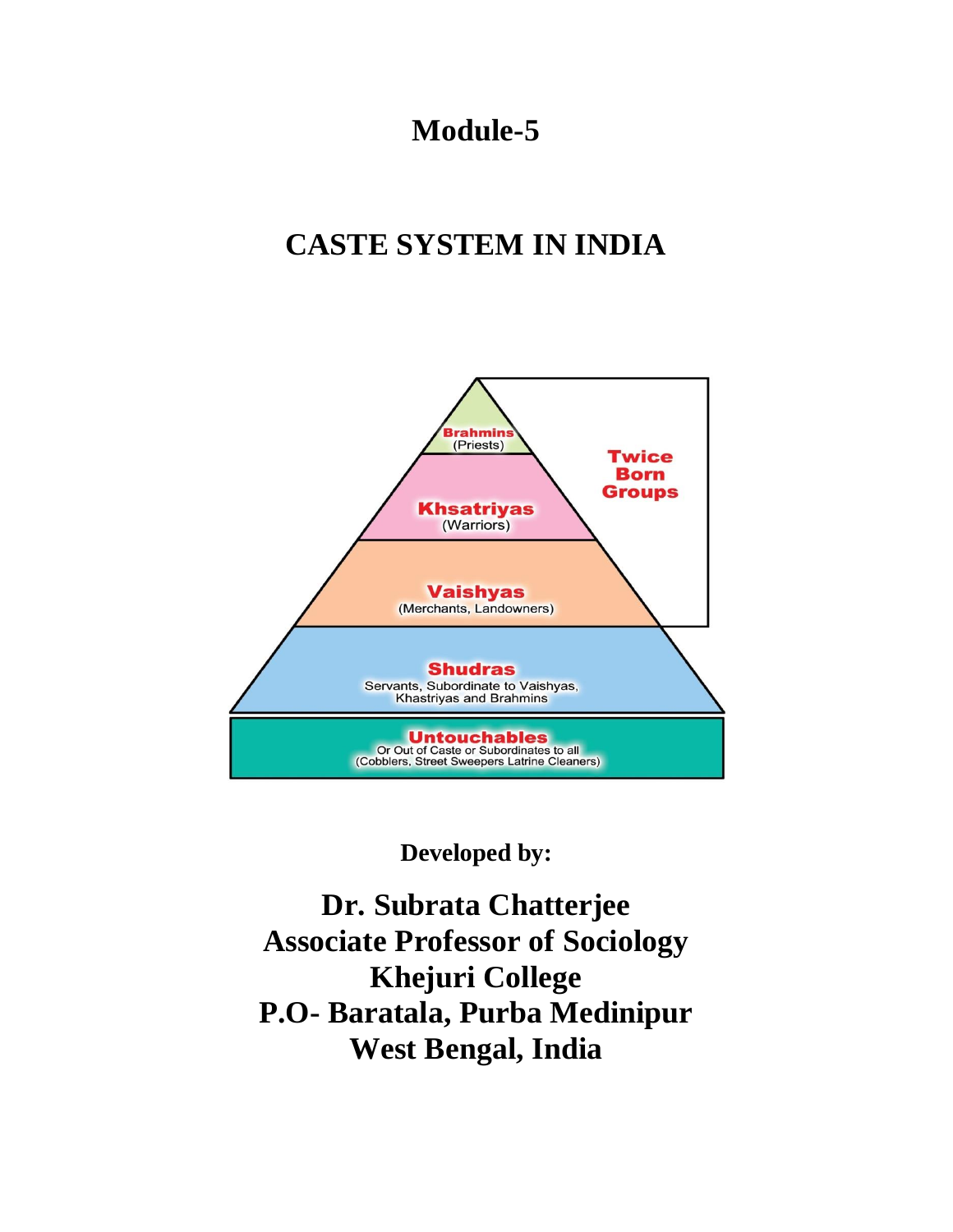# **CASTE SYSTEM IN INDIA**

#### **INTRODUCTION**

 Caste system is a phenomenon related to Hinduism in particular. Its origin, evolution and existence are peculiar to India. Caste system is a system much like western concept of racism where people are discriminated against due to their skin colour; similarly, in caste system, discrimination is done on the basis of birth i.e. a person's social status is defined on the basis of his/her caste in which he/she took birth and that is the sole criterion of establishing his/her social status. In other words, on the basis of caste, it is fixed at the time of a person's birth that whether she/he would have higher or lower status in social hierarchy.

It's a big shame that even in a 21st century and in this age and time when human society has so progressed scientifically that people are planning to buy lands on planet Mars, Indian society believes in a system as archaic as the caste system. There have been various social movements and notable social reformers who have all through their lives worked to abolish this discriminatory system solely based on birth. However, not much has happened on the ground. Indian Constitution also provides several provisions to secure rights of socially backward persons and there are laws too in this regard but there is lot to be done still.

#### **DEFINITION OF CASTE**

Caste or Varna System is a purely Indian phenomenon and especially it is practiced among Hindus, though with time, as far as India is considered, other religions such as Islam, Sikhism, Christianity etc. also adopted some trappings of it. As already been explained it is much like the western concept of racism, it can also be compared with the Class System of European continent. Class system is also a discriminatory system. Class system is based on many different factors such as wealth, power, prestige, ancestry or birth, religion, and occupation. Generally, class is not hereditary while caste is. But similar to the caste system, class system also differentiates or stratifies different social groups on the basis of their standing in the society.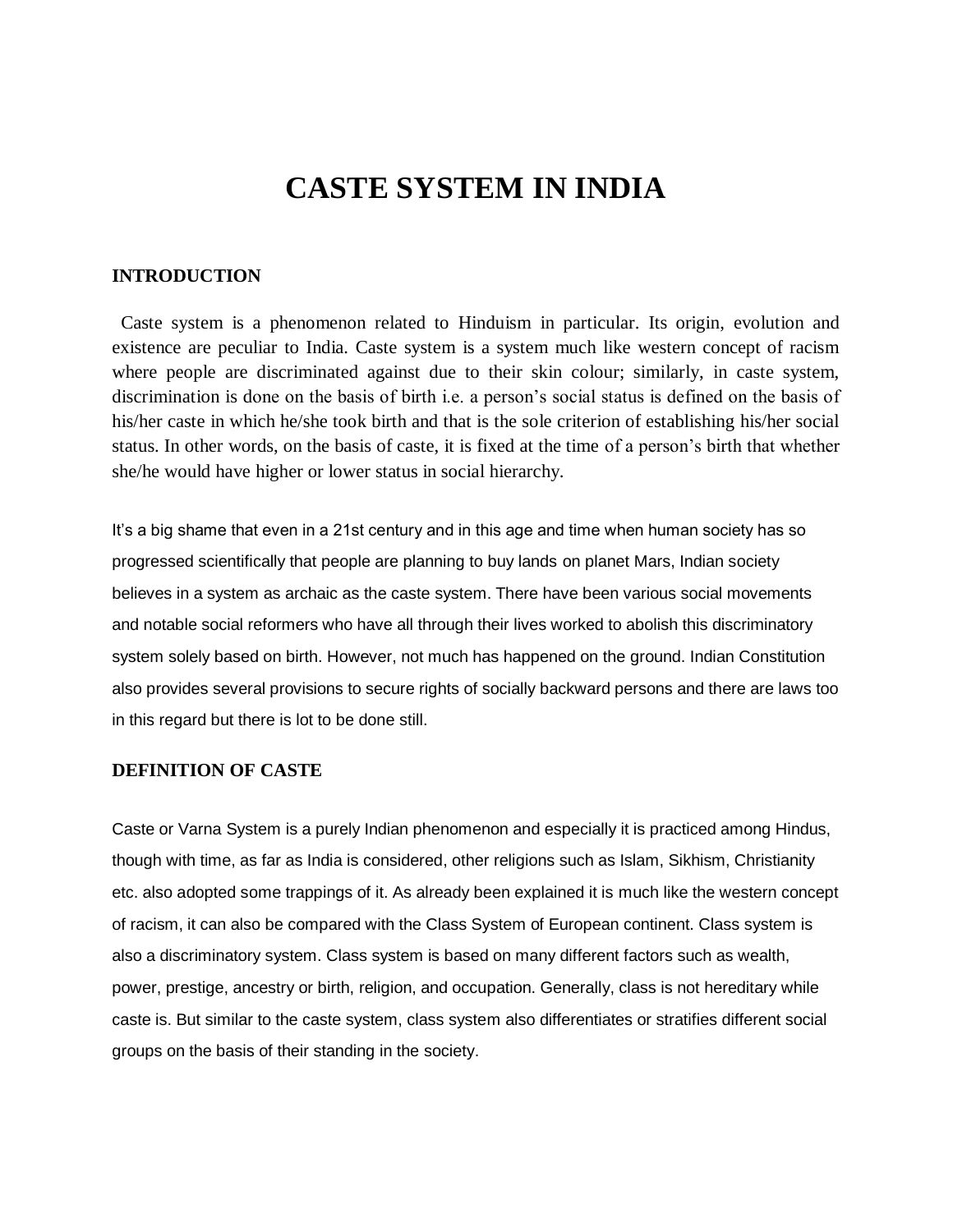Caste system is a unique type of class system in which the social ordering is done on the basis of birth. This type of system exists in Indian subcontinent only. Unlike class system, cast system does not allow any person to move from one caste to another. There is strict restriction on inter-dining and inter-marriage among people belonging to different castes. One of the main characteristics of caste system is Endogamy i.e. marrying into their own caste. It is very formal, rigid and well defined system.

#### **ORIGIN OF CASTE SYSTEM**

There are many theories like traditional, racial, political, occupational, evolutionary etc which try to explain the caste system in India.

#### **1.Traditional Theory**

According to this theory, the caste system is of divine origin. It says caste system is an extension of the varna system, where the 4 varnas originated from the body of Bramha. At the top of the hierarchy were the Brahmins who were mainly teachers and intellectuals and came from Brahma's head. Kshatriyas, or the warriors and rulers, came from his arms. Vaishyas, or the traders, were created from his thighs. At the bottom were the Shudras, who came from Brahma's feet. The mouth signifies its use for preaching, learning etc, the arms – protections, thighs – to cultivate or business, feet – helps the whole body, so the duty of the Shudras is to serve all the others. The sub castes emerged later due to inter marriages between the 4 varnas. The proponents of this theory cite Purushasukta of Rigveda, Manusmriti etc to support their stand

#### **2. Racial Theory**

The Sanskrit word for caste is varna which means colour. The caste stratification of the Indian society had its origin in the chaturvarna system – Brahmins, Kashtriyas, Vaishyas and Shudras. Indian sociologist D.N. Majumdar writes in his book, "*Races and Culture in India*", the caste system took its birth after the arrival of Aryans in India.

Rig Vedic literature stresses very significantly the differences between the Arya and non-Aryans (Dasa), not only in their complexion but also in their speech, religious practices, and physical features. The Varna system [prevalent](http://www.clearias.com/officers-vedic-period/) during the Vedic period was mainly based on division of labour and occupation. The three classes, Brahma, Kshatra and Vis are frequently mentioned in the Rig Veda. Brahma and Kshatra represented the poet-priest and the warrior-chief. Vis comprised all the common people. The name of the fourth class, the 'Sudra', occurs only once in the Rig Veda. The Sudra class represented domestic servants.

#### **3. Political Theory**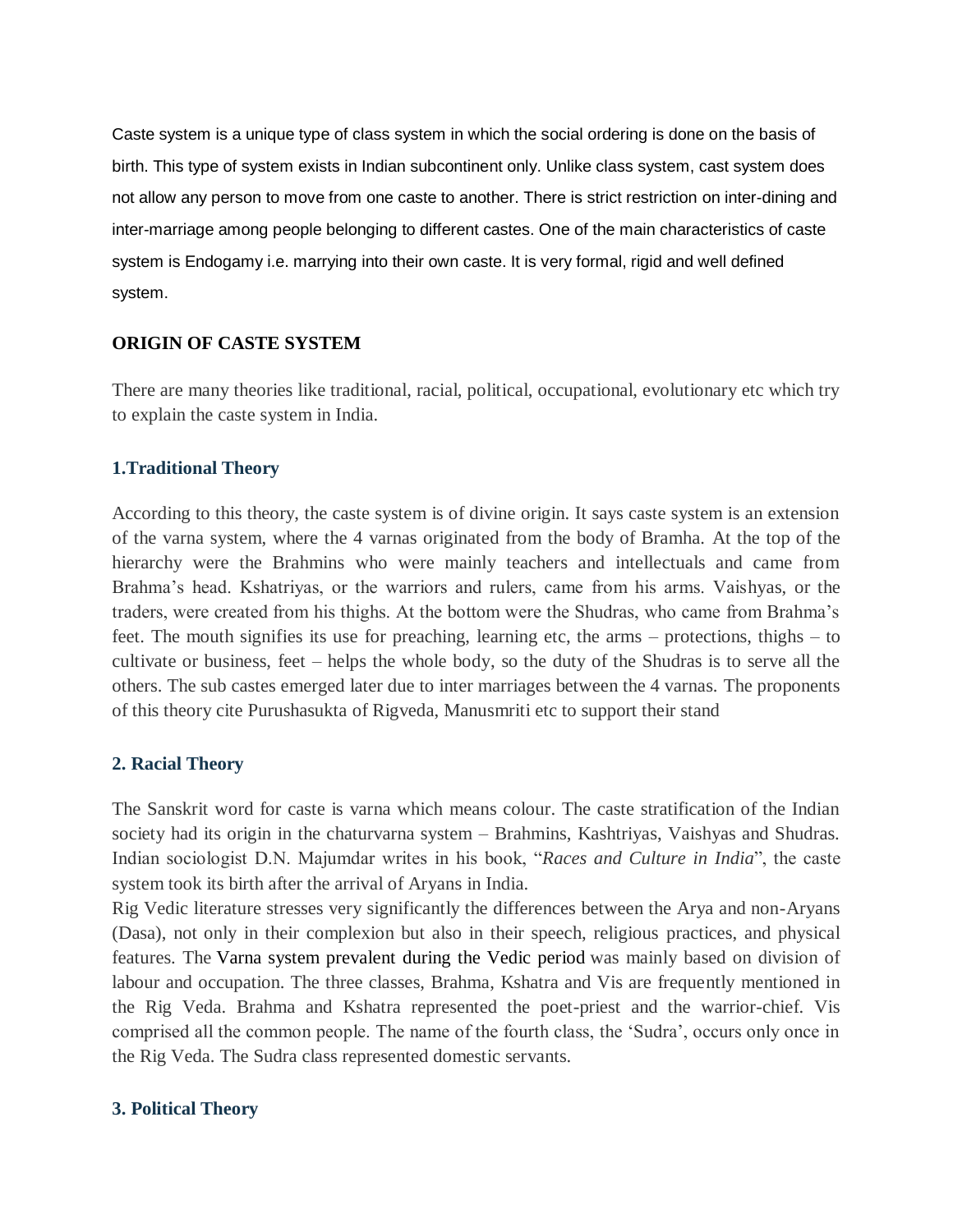According to this theory, caste system is a clever device invented by the Brahmins in order to place themselves on the highest ladder of social hierarchy. Dr. Ghurye states, "Caste is a Brahminic child of Indo-Aryan culture cradled in the land of the Ganges and then transferred to other parts of India." The Brahmins even added the concept of spiritual merit of the king, through the priest or purohit in order to get the support of the ruler of the land.

### **4. Occupational Theory**

Caste hierarchy is according to occupation. Those professions which were regarded as better and respectable made the persons who performed them superior to those who were engaged in dirty professions. According to Newfield, "Function and function alone is responsible for the origin of caste structure in India." With functional differentiation there came in occupational differentiation and numerous sub-castes such as Lohar(blacksmith), Chamar(tanner), Teli(oilpressers).

### **5. Evolution Theory**

According to this theory, the caste system did not come into existence all of a sudden or at a particular date. It is the result of a long process of social evolution.

- Hereditary occupations;
- The desire of the Brahmins to keep themselves pure;
- The lack of rigid unitary control of the state;
- The unwillingness of rulers to enforce a uniform standard of law and custom
- The 'Karma' and 'Dharma' doctrines also explain the origin of caste system. Whereas the Karma doctrine holds the view that a man is born in a particular caste because of the result of his action in the previous incarnation, the doctrine of Dharma explains that a man who accepts the caste system and the principles of the caste to which he belongs, is living according to Dharma. Confirmation to one's own dharma also remits on one's birth in the rich high caste and violation gives a birth in a lower and poor caste.
- Ideas of exclusive family, ancestor worship, and the sacramental meal;
- Clash of antagonistic cultures particularly of the patriarchal and the matriarchal systems;
- Clash of races, colour prejudices and conquest;
- Deliberate economic and administrative policies followed by various conquerors
- Geographical isolation of the Indian peninsula;
- Foreign invasions;
- Rural social structure.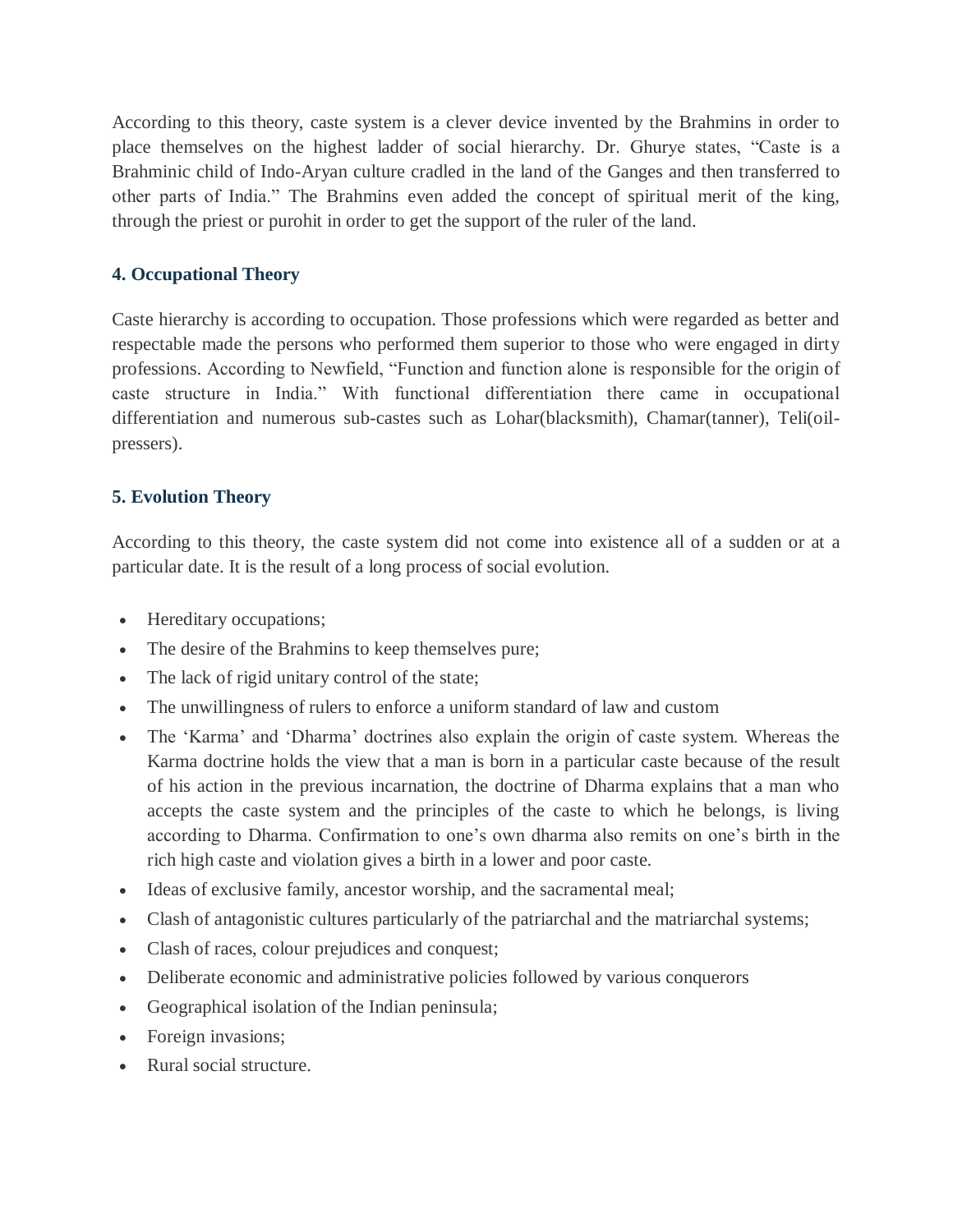#### **FEATURES OF CASTE SYSTEM IN INDIA**

- 1. **Segmental Division of Society:** The society is divided into various small social groups called castes. Each of these castes is a well developed social group, the membership of which is determined by the consideration of birth.
- 2. **Hierarchy:** According to Louis Dumont , castes teach us a fundamental social principle of hierarchy. At the top of this hierarchy is the Brahmin caste and at the bottom is the untouchable caste. In between are the intermediate castes, the relative positions of which are not always clear.
- 3. **Endogamy:** Endogamy is the chief characteristic of caste, i.e. the members of a caste or sub-caste should marry within their own caste or sub-caste. The violation of the rule of endogamy would mean ostracism and loss of caste. However, hypergamy (practice of women marrying someone who is wealthier or of higher caste or social status.) and hypogamy (marriage with a person of lower social status) were also prevalent. Gotra exogamy is also maintained in each caste. Every caste is subdivided into different small units on the basis of gotra. The members of one gotra are believed to be successors of a common ancestor-hence prohibition of marriage within the same gotra.
- 4. **Hereditary status and occupation:** Megasthenes, the Greek traveler to India in 300 B. C., mentions hereditary occupation as one of the two features of caste system, the other being endogamy.
- 5. **Restriction on Food and Drink:** Usually a caste would not accept cooked food from any other caste that stands lower than itself in the social scale, due to the notion of getting polluted. There were also various associated taboos related to food. The cooking taboo, which defines the persons who may cook the food. The eating taboo which may lay down the ritual to be followed at meals. The commensal taboo which is concerned with the person with whom one may take food. Finally, the taboo which has to do with the nature of the vessel (whether made of earth, copper or brass) that one may use for drinking or cooking. For eg: In North India Brahmin would accept pakka food (cooked in ghee) only from some castes lower than his own. However, no individual would accept kachcha(cooked in water) food prepared by an inferior caste. Food prepared by Brahmin is acceptable to all, the reason for which domination of Brahmins in hotel industry for long time. Beef was not allowed by any castes, except harijans.
- 6. **A Particular Name:** Every caste has a particular name though which we can identify it. Sometimes, an occupation is also associated with a particular caste.
- 7. **The Concept of Purity and Pollution:** The higher castes claimed to have ritual, spiritual and racial purity which they maintained by keeping the lower castes away through the notion of pollution. The idea of pollution means a touch of lower caste man would pollute or defile a man of higher caste. Even his shadow is considered enough to pollute a higher caste man.
- 8. **Jati Panchayat:** The status of each caste is carefully protected, not only by caste laws but also by the conventions. These are openly enforced by the [community](http://www.clearias.com/social-boycott/) through a governing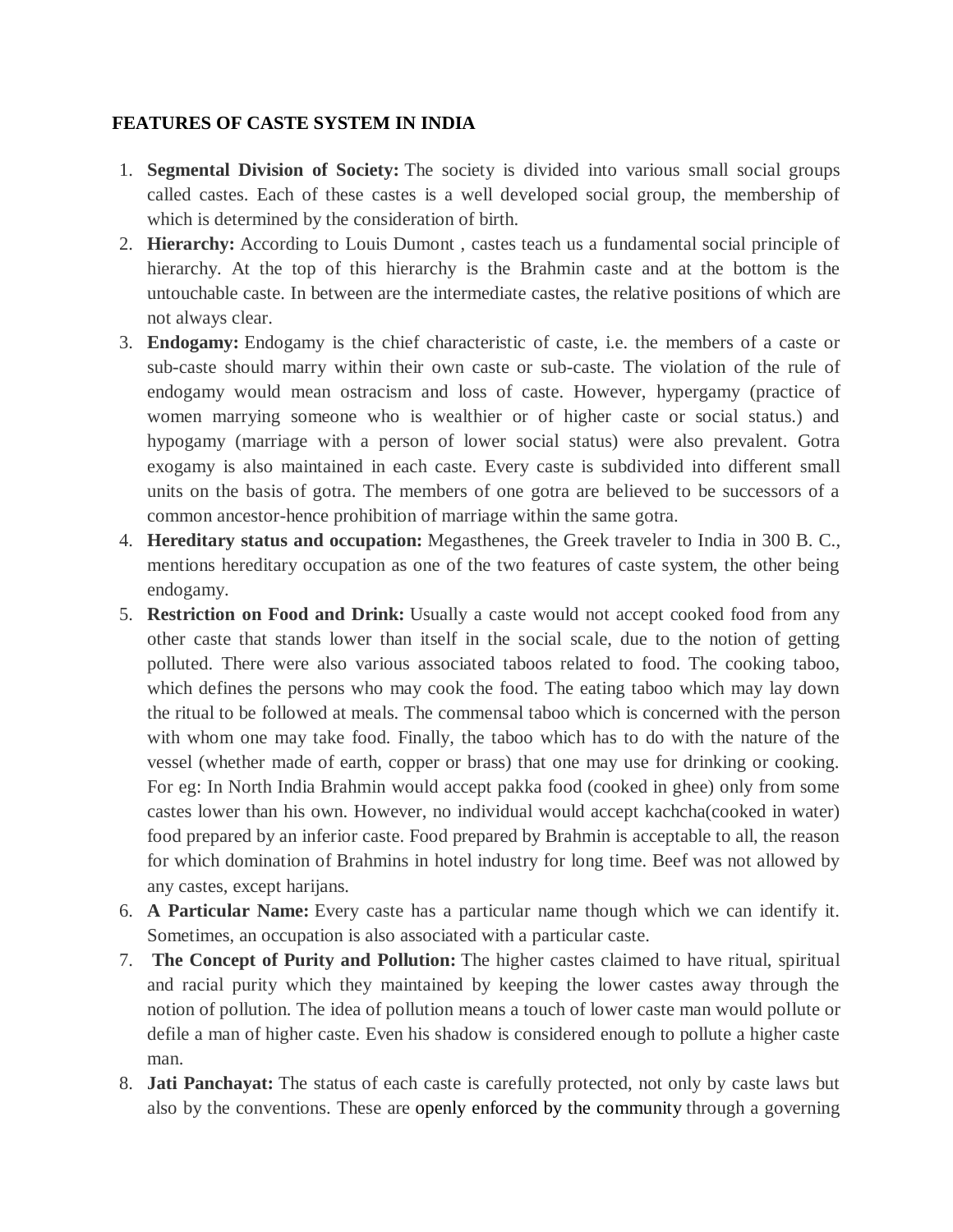body or board called Jati Panchayat. These Panchayats in different regions and castes are named in a particular fashion such as Kuldriya in Madhya Pradesh and Jokhila in South Rajasthan.

### **CONCEPT OF DOMINANT CASTE**

The concept of 'dominant caste' was propounded by M.N. Srinivas. It was for the first time appeared in his essay on the social system of a Mysore village. While constructing the concept, perhaps Srinivas was unconsciously influenced by African studies on the dominant clan and dominant lineage. Srinivas developed the concept in his study of Rampura village which is a little away from Mysore city in Karnataka state. Srinivas, in fact, wanted to give a comprehensive study of Rampura.

To write down the details of the village he had gone to Stanford for writing down a monograph on Rampura. But there "by a strange quirk of fate all the three copies of my fieldwork notes, processed over a period of eighteen years" were destroyed when a fire took place in his Stanford office. Everything was destroyed for Srinivas. Whatever he remembered about Rampura, later on came in the form of The Remembered Village (1976). The definition of 'dominant caste' has undergone some change over a period of time.

The traditional forms of dominance have not entirely disappeared and neither has dominance shifted fully to the numerically strongest caste, there is no doubt, however, that there is a shift and this traditional phase is marked by inter-group tensions. But what is significant from our point of view is that in many parts of India there are castes which are decisively dominant.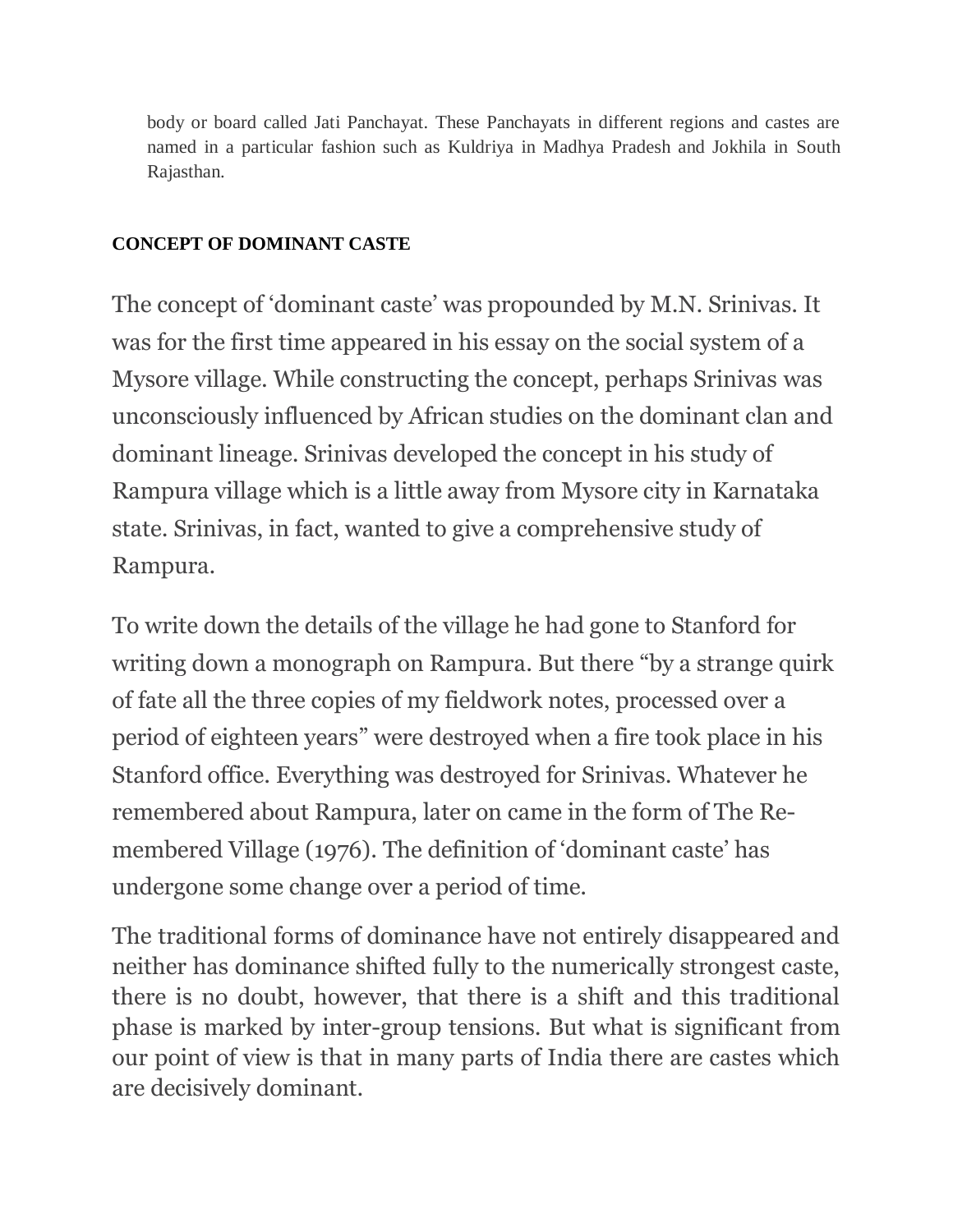# **It was in 1962 that M.N. Srinivas specified the following three characteristics of a dominant caste:**

1. A caste dominates when it wields economic and political power.

2. It has a high rank in caste hierarchy.

3. Numerical strength.

The earlier definition of dominant caste was reviewed by writers of several village studies. Srinivas also looked into the field and the comments made by the others.

### **In 1966, he reviewed his earlier definition which runs below:**

For a caste to be dominant, it should own a sizable amount of the arable land locally available, have strength of numbers, and occupy a high place in the local hierarchy. When a caste has all the attributes of dominance, it may be said to enjoy a decisive dominance.

### **Characteristics:**

On the basis of the definitions of dominant caste given by Srinivas and the comments offered by other sociologists, a construct could be made which includes the ideal type of dominant caste.

### *1. Economic and political power:*

The power of a particular caste lies in the owning of land. The caste which has larger portion of the land in the village wields greater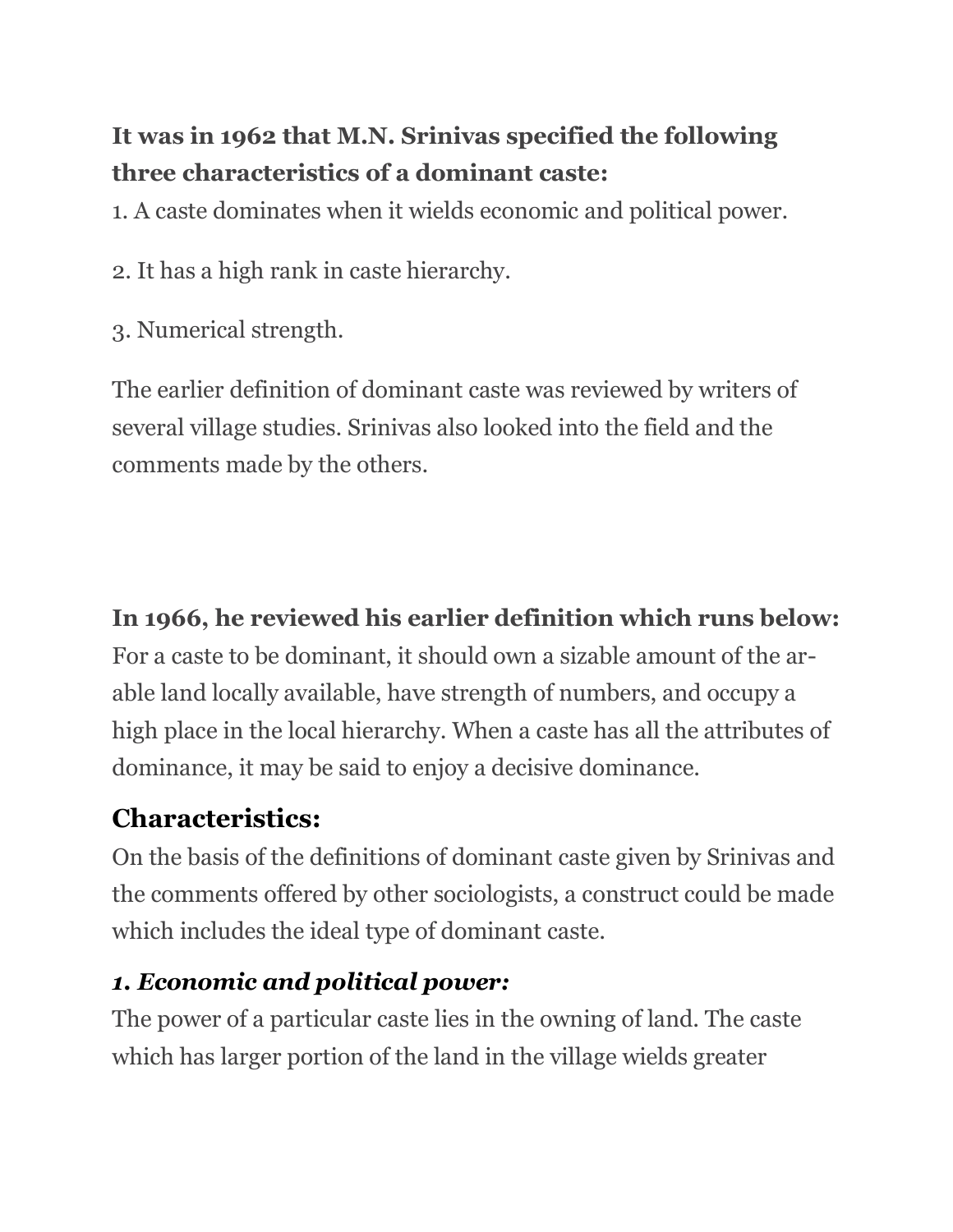power. First, his agricultural income increases. The size of the land is also related to irrigation.

In case of larger landowning and adequate irrigation facilities, naturally the wields of the casteman increase. Second, the larger landowning caste also provides jobs to the landless farmers and marginal farmers. Such a situation renders the super-ordinated landless labourers as the 'servants' of the large landowning caste. These castes also apply modern techniques of agriculture such as chemical manure, improved implements and new patterns of cropping.

### *2. High rank in caste hierarchy:*

Normally, the caste which is traditionally higher in the caste hierarchy enjoys the status of dominance. The Brahmins and the Rajputs have traditionally been dominant in the villages. The Brahmins have at the top of the caste hierarchy and they officiate at the religious festivals and rituals of the village.

The Rajputs have been the feudal thakurs in the village. They have traditionally occupied larger portions of the village land. The economic and political power, thus, in the village has given the dominant status to the Brahmins and Rajputs.

Recently, the criterion, namely, economic and political power, has undergone a change. The reservations made for scheduled castes, scheduled tribes and women have given a new attribute to the concept of dominant caste.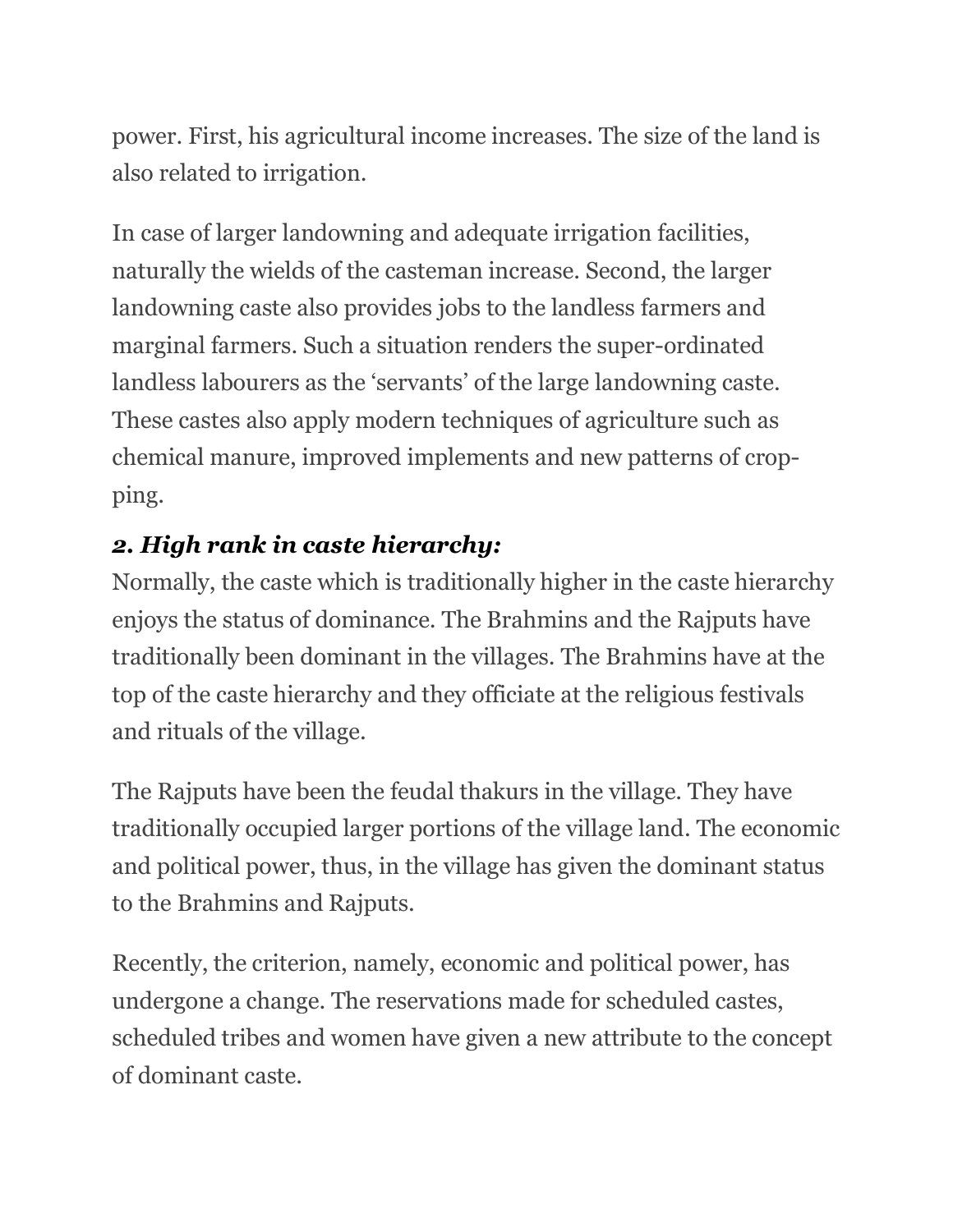### *3. Numerical strength:*

Before the advent of modernisation and development, numerical strength did not have any strength of the dominance of a caste. Recently, numerical strength of a caste, assumes importance because of the vote bank created by adult suffrage. The castes which have larger number of voters, naturally, determine the fate of a candidate contesting elections. What is called these days as caste-war is actually the importance of a caste to determine the fate of a candidate.

### *4. A sizeable amount of the arable land:*

Normally, in India's villages, smaller number of big landowners occupy larger portion of land. In other words, the caste which has larger portion of village land wields power. The big landowners, thus, are patrons of the bulk of the poor villagers. In villages, those castes which have larger portion of land enjoy power and prestige. Srinivas says that landownership is a crucial factor in establishing dominance. He observes:

Landownership confers not only power but prestige, so much so that, individuals who have made good in any walk of life tend to invest in land. If landownership is not always an indispensable passport to high rank, it certainly facilitates upward mobility.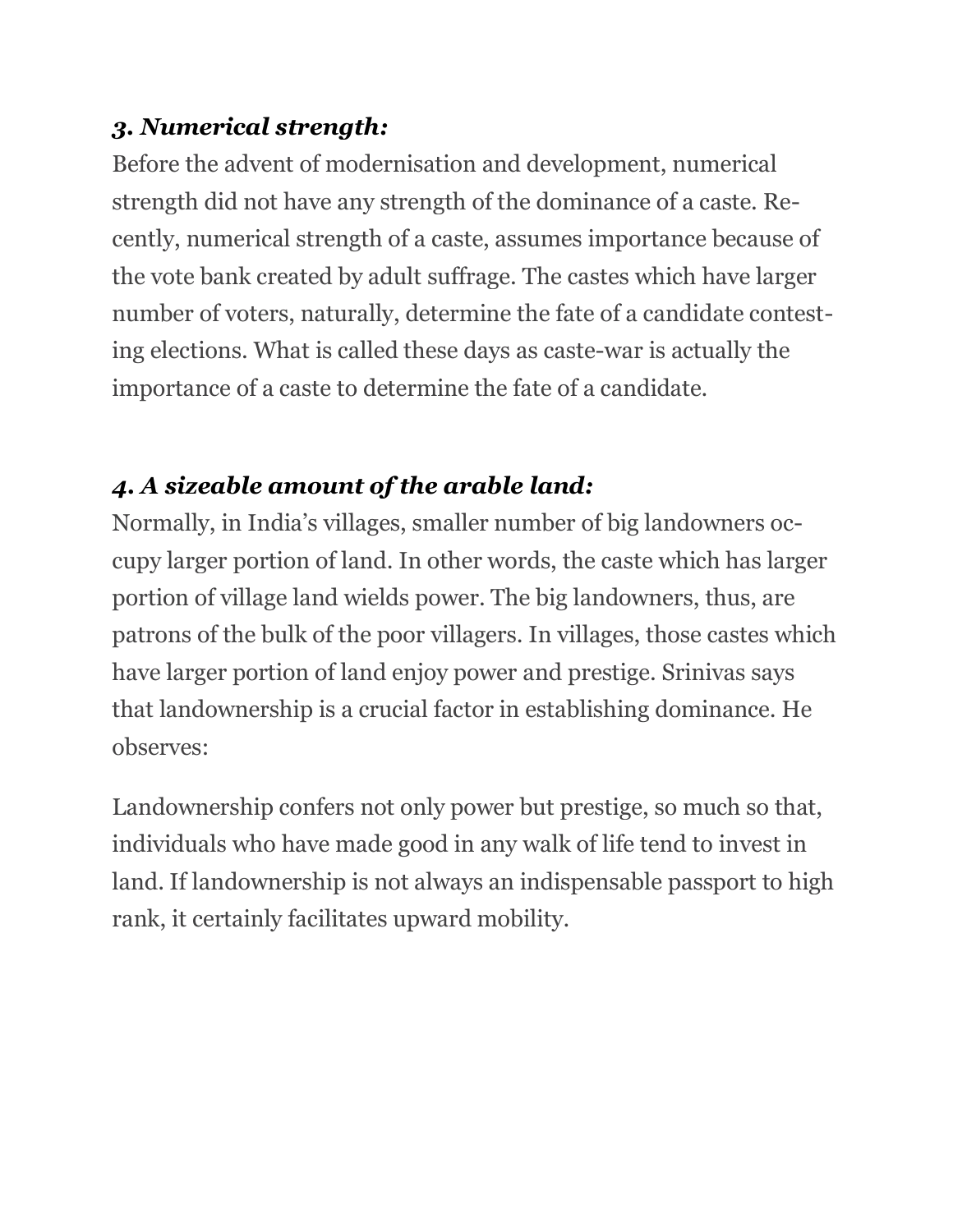### **CHANGING NATURE OF CASTE SYSTEM IN INDIA**

It is indisputable that the caste system has been changing. Change has always been present, though its rate in the different aspects of the system has not been uniform.

Changes in the caste system entail three types of changes such as structural change, functional change and attitudinal change.

### **Structural Changes:** *(i) Decline in the supremacy of the Brahmins:*

There has been a sharp decline in the supremacy of the Brahmins in society. In the past, the Brahmin occupied the topmost position in the caste hierarchy. But today consequent upon the process of modernization the dominance of the Brahmins has been relegated to the background. He does not enjoy the same social status, which he once used to.

# *(ii) Changes in the Caste hierarchy:*

The caste system is no longer a clearly demarcated system of hierarchically-ordered caste groups. As a result of certain factors such as occupational diversification, migration to urban areas, mechanisation of agriculture, boundaries between caste groups are tending to blur or break down. There is an increasing degree of interpenetration between different groups, classes and categories. A gradual lessening of the congruence between caste, class and power is visible.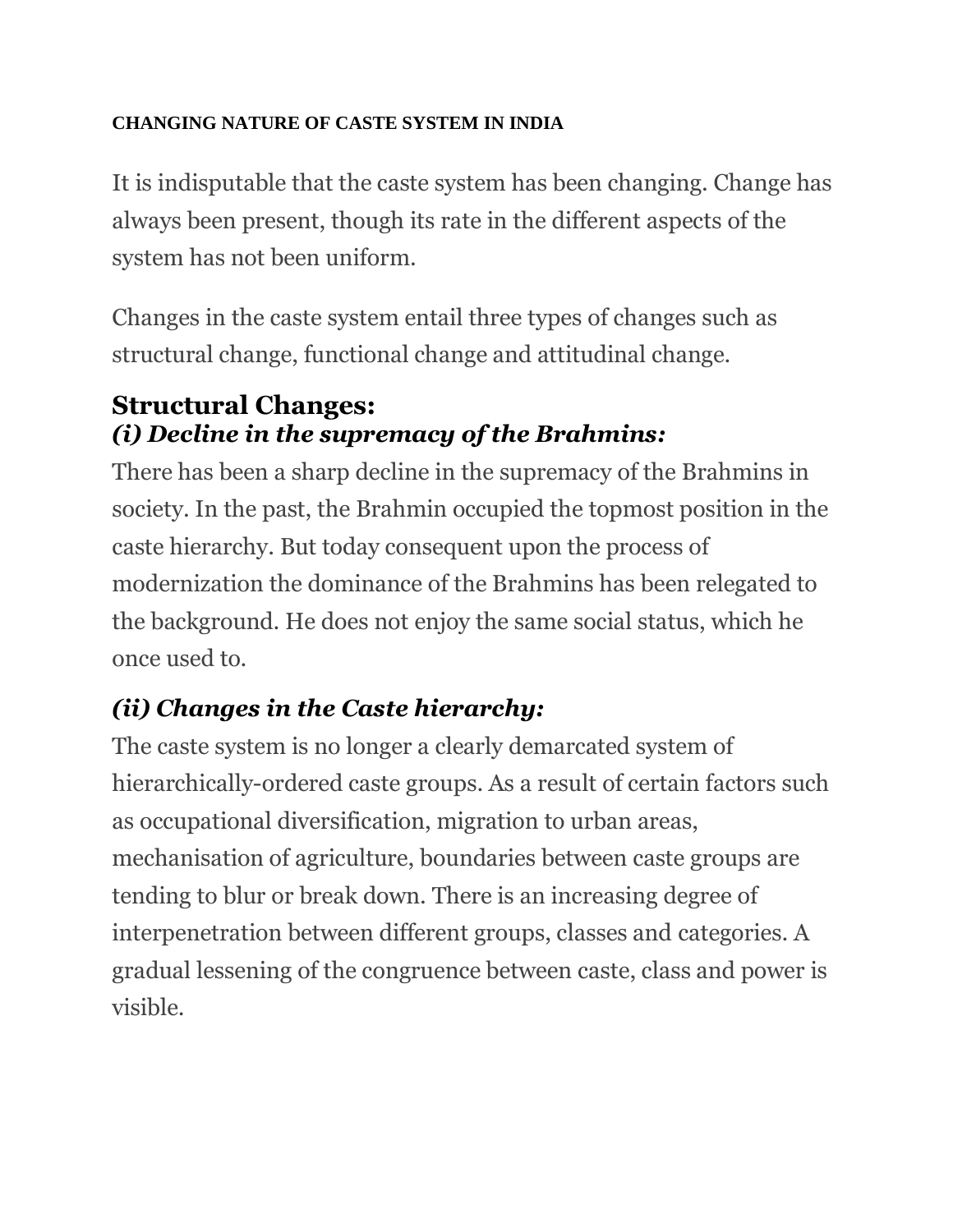# *(iii) Protection of the Harijans:*

The governmental policy of protective discrimination has gone a long way in improving the socio -economic conditions of the Harijans. Consequently, their social status has improved to a considerable extent.

# **Functional Changes:** *(i) Change in the fixation of status:*

In a caste society, birth was taken as the exclusive basis of social status. But in the changing social scenario, birth no longer constitutes the basis of social prestige. Criteria such as wealth, ability, education, efficiency etc. have become the determinants of social status. The significance of caste as an ascriber of status has been relegated to the background.

# *(ii) Change with regard to occupation:*

ADVERTISEMENTS:

So far as caste system is concerned, the individual had no choice but to follow the occupation ascribed to him by his caste. But today occupation is not the hereditary monopoly of any caste any more. One is free to take up any occupation he likes according to his ability and interest. Mahatma Gandhi's movement preaching dignity of labour has drawn higher castes to dirty-hand callings while education has opened white- collar occupations for members of lower castes.

# *(iii) Changes in marriage restrictions:*

Under the caste system endogamy was the basis of mate-selection. The members of a caste or sub-caste were forbidden by an inexorable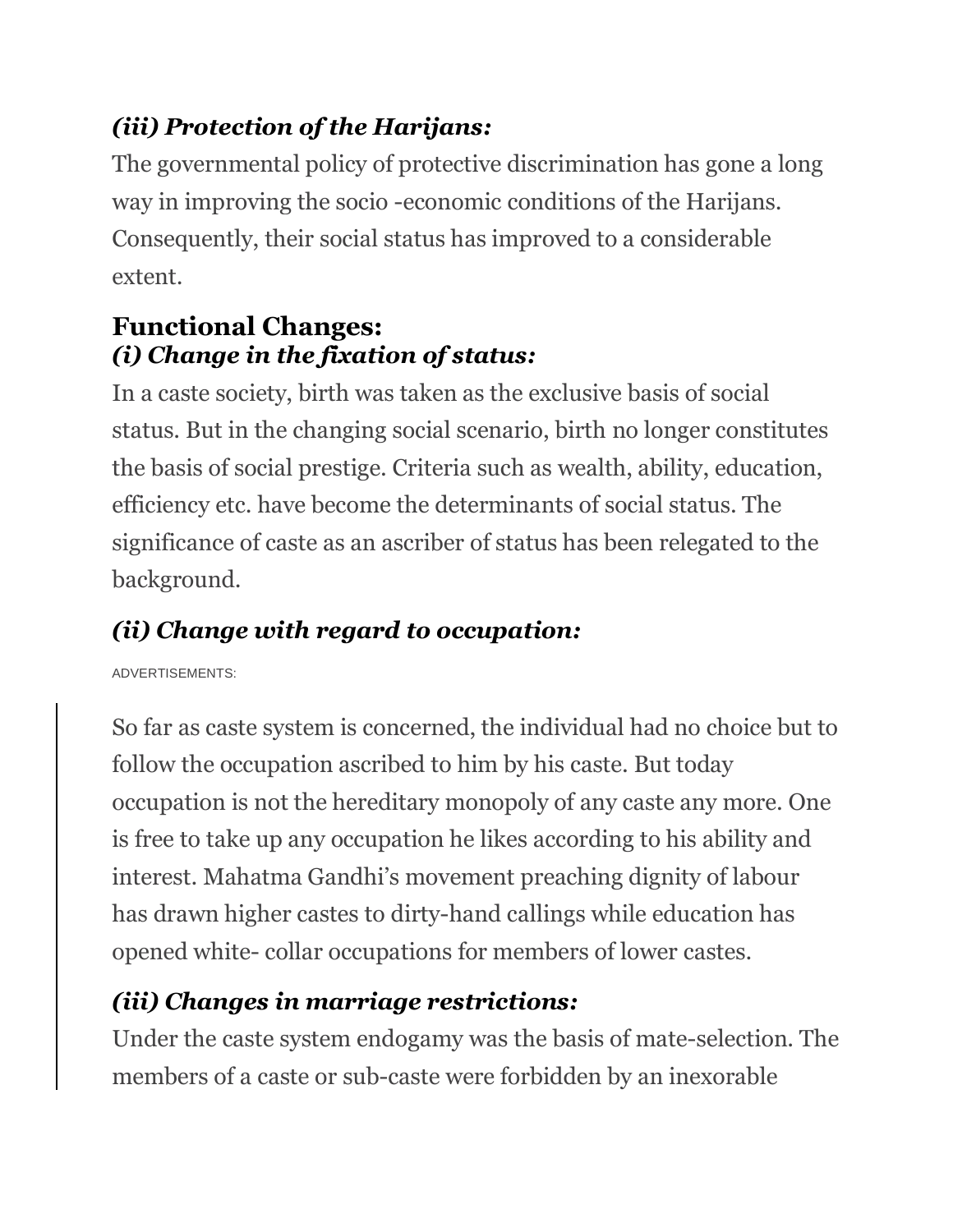social law to marry outside the group. But at present the Special Marriage Act, 1954 and the Hindu Marriage Act, 1955 have removed endogamic restrictions and declared inter-caste marriages as legally valid.

Of late, several factors such as impact of western philosophy, coeducation, working together of males and females of different castes in the same factory or office have contributed to an increase in the cases of inter-caste marriage, love-marriage and late-marriage.

# *iv) Change in commensality:*

In the traditional system, the unit of commensality was defined fairly rigidly in terms of caste affiliation. In recent times, there has been a gradual expansion of this unit. Today, Brahmins are inter dining with 'clean' Shudras. They do not hesitate to take kachha food from other clean castes. Furthermore, they do not hesitate to accept food and water from the members of the lower castes for fulfillment of their political ends.

# *(v) Change in the concept of purity and pollution:*

Kapadia stated that the Hindu concept of purity and pollution was very extensive in its scope and mandatory in its observance till the twenties of this century. Under the caste system occupations were ranked in accordance with their ritual purity. For example, a person coming into contact with a barber was supposed to become impure. Meat, fish, wine etc. were regarded as ritually impure.

A menstruating lady was considered impure and as such the food cooked by her was considered impure. In the twenty first century the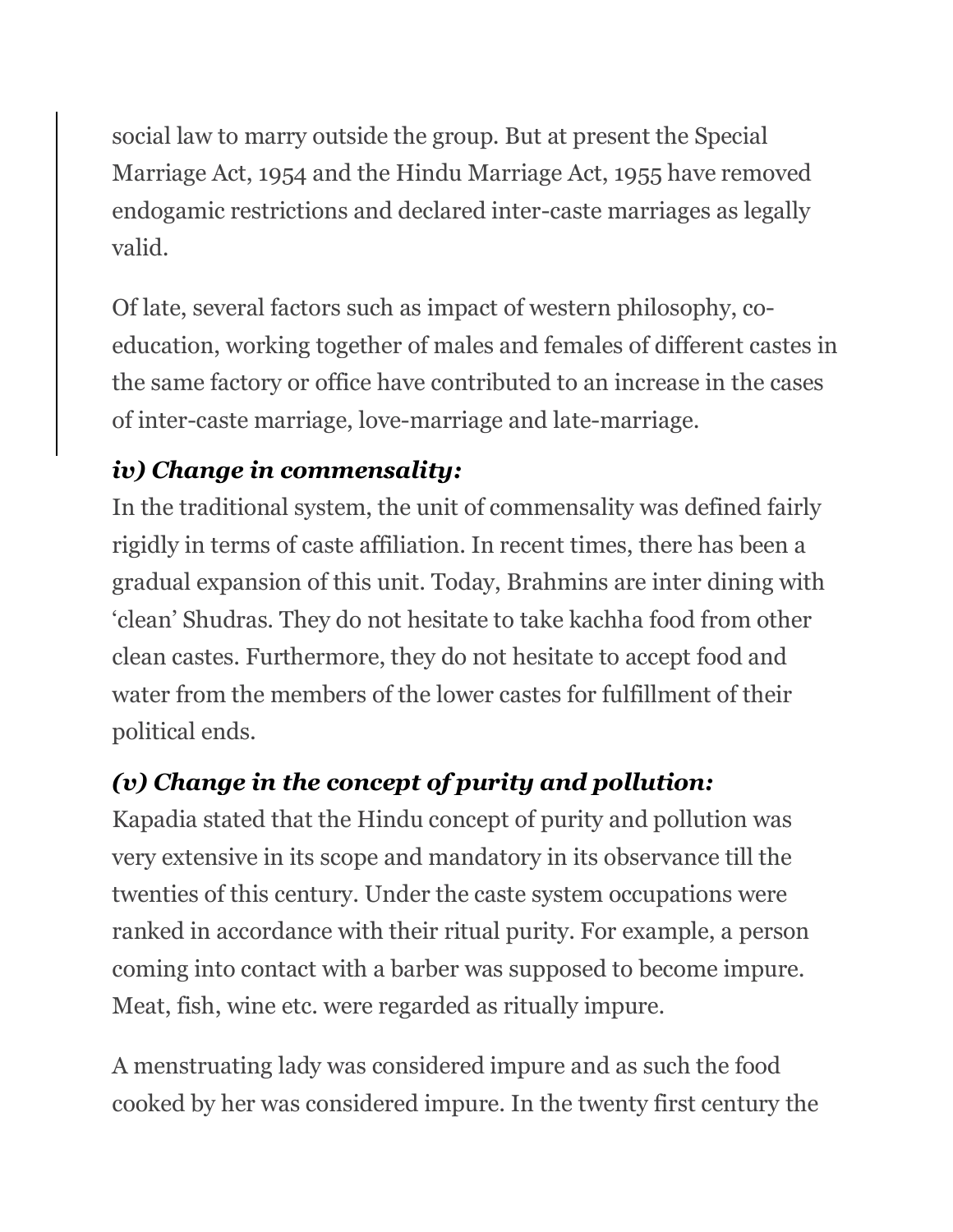importance of these ideas of purity and pollution in Hindu social life has considerably decreased.

Religious sanction no more constitutes the basis of pure and impure. The rules of hygiene have formed the criterion of pure and impure at present.

# *(vi) Change in the life style:*

In the past, every caste had its own life style. It was the differences in the styles of life that made the people of different castes appear distinct from one another. But today differences between the life styles of castes are gradually being eliminated and there is a marked tendency towards the evolution of a common style. The standardization of life styles is due to the twin processes of sanskritization and westernization.

# *(vii) Change in inter-caste relations:*

Of late, the pattern of inter-caste relations has undergone profound changes. The mutual rights and obligations characterising inter-caste relations have crumbled down. Members of the low castes no longer obey the orders of the members of high castes. They do not come forward to perform forced labour for the members of the upper caste.

Further, efforts made by the lower castes to rise in the social ladder have annoyed the upper castes. All these factors have led to inter-caste conflicts. Such inter-caste conflicts are gradually increasing. However, these are more for achieving power than on grounds of ritual status.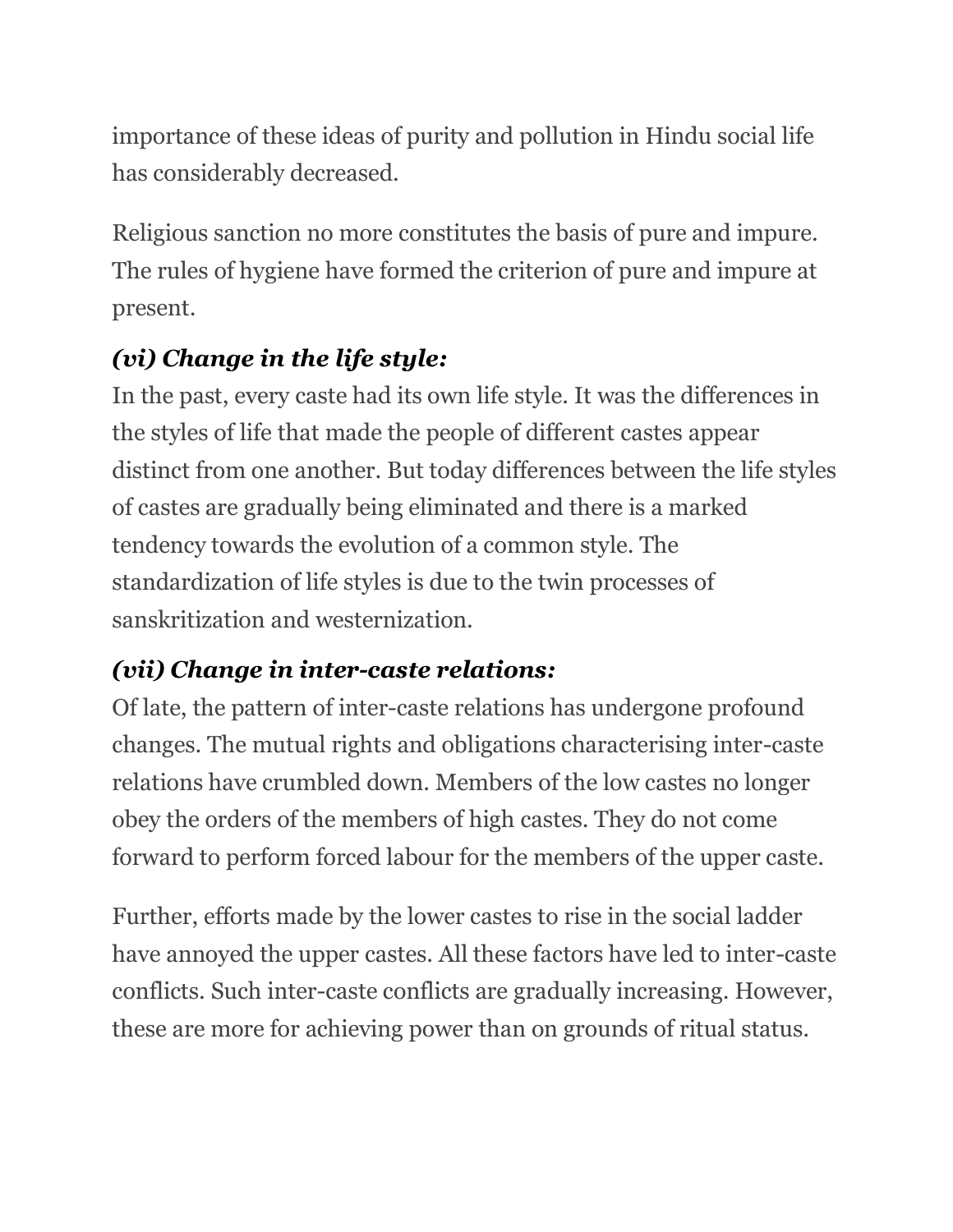# *(viii) Change in the power of caste Panchayats:*

So far as caste system was concerned, each caste had a caste Panchayat. The caste Panchayat played the role of a judicial body. But today Jati Panchayats are on the decline. Law courts and village factions have taken over most of their roles.

# *(ix) Restrictions on education removed:*

Today education is no more confined to the higher castes. Anybody belonging to any caste can prosecute study in educational institutions. Of late, the Government both at the Union and State levels has adopted several measures for the spread of education among the lower castes by way of giving them stipends, scholarships, free study materials, reservation of seats etc.

# *(x) Changes in the system of power:*

The notions of democracy and adult franchise have affected the caste system in several ways. The new political system attacks the very roots of hierarchization. In the past politics was regarded as the sole preserve of the higher castes. But today people belonging to all castes are becoming conscious that they can play an important role in the political processes and can be benefitted from them.

# *(xi) Growth of caste consciousness:*

Casteism has increased. It has affected political issues and political decisions.

# *(xii) Weakening of the Jajmani system:*

The Jajmani system in the villages has weakened, affecting inter-caste relations. Several reasons like laxity in the performance of rites and